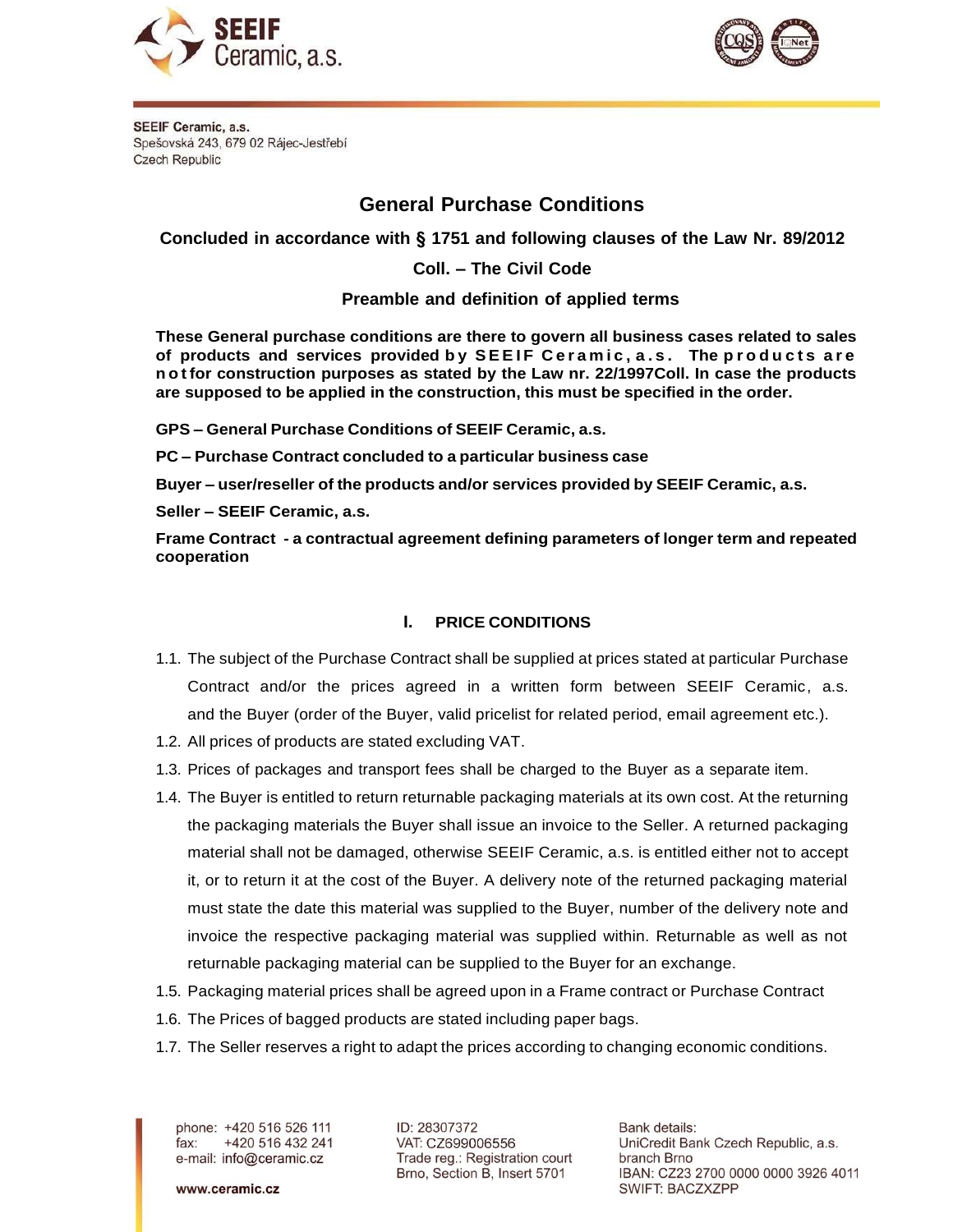



#### **II. PAYMENT TERMS AND CONDITIONS**

- 2.1. The payment is to be carried out on the basis of a regular or advance invoice issued by the Seller. The Seller reserves a right to require payment by an advance invoice to be paidby the Buyer.
- 2.2. The invoice maturity is **30** days from a day of the delivery of the products to the Buyer or from the day the products are forwarded from any of SEEIF Ceramic, a.s. plants if not agreed upon otherwise in the particular Purchase or Frame Contract.
- 2.3. In case of partial supplies, the Seller has a right to issue a partial invoice on the day of the partial the supply was carried out.
- 2.4. In case the Buyer is delayed with the payment of any invoices, the Buyer is obliged to pay the Seller a contractual fine/interest in the following amounts: 0,05% from the unpaid amount for each day of the delay when the payment is delayed by 1- 30 days, 0,2% from the unpaid amount for each day of the delay when the payment is delayed by 30-60 days and 0,5% from the unpaid amount when the payment is delayed for more than 60 days. Untilpaid in the full scope, the products remain in ownership of SEEIF Ceramic, a.s.
- 2.5. If the Buyer fails to pay the invoices during their regular maturity period, the Seller has the right to suspend further supplies according to the Purchase Contract until the payment obligation of the Buyer are fulfilled. In this case for the Buyer there is no right for any eventual loss compensation. Should such a suspension be only temporary, until the respective invoices are paid in their full scope, a new delivery term shall be agreed between the Seller and the Buyer.
- 2.6. In case of molds production, there is an invoice issued by the Seller to the Buyer to pay for the moulds production in advance. When such an invoice is paid, the production of respective moulds begins.

#### **III. DELIVERY TERMS AND CONDITIONS**

- 3.1. The delivery place is agreed SEEIF Ceramic, a.s. plant, parity FCA, if not agreed upon otherwise in the particular frame or Purchase contract.
- 3.2. The cost and risks are transferred from the Seller to the Buyer at a moment when the Seller hands over the items/products specified in the Purchase Contract to the Buyer (initial carrier) at the agreed delivery place.
- 3.3. In case the Buyer organizes the transport on its own behalf, a delivery date must be agreed with the Seller in advance.

phone: +420 516 526 111 +420 516 432 241  $fax$ : e-mail: info@ceramic.cz

ID: 28307372 VAT: CZ699006556 Trade reg.: Registration court Brno, Section B, Insert 5701

Bank details: UniCredit Bank Czech Republic, a.s. branch Brno IBAN: CZ23 2700 0000 0000 3926 4011 **SWIFT: BACZXZPP**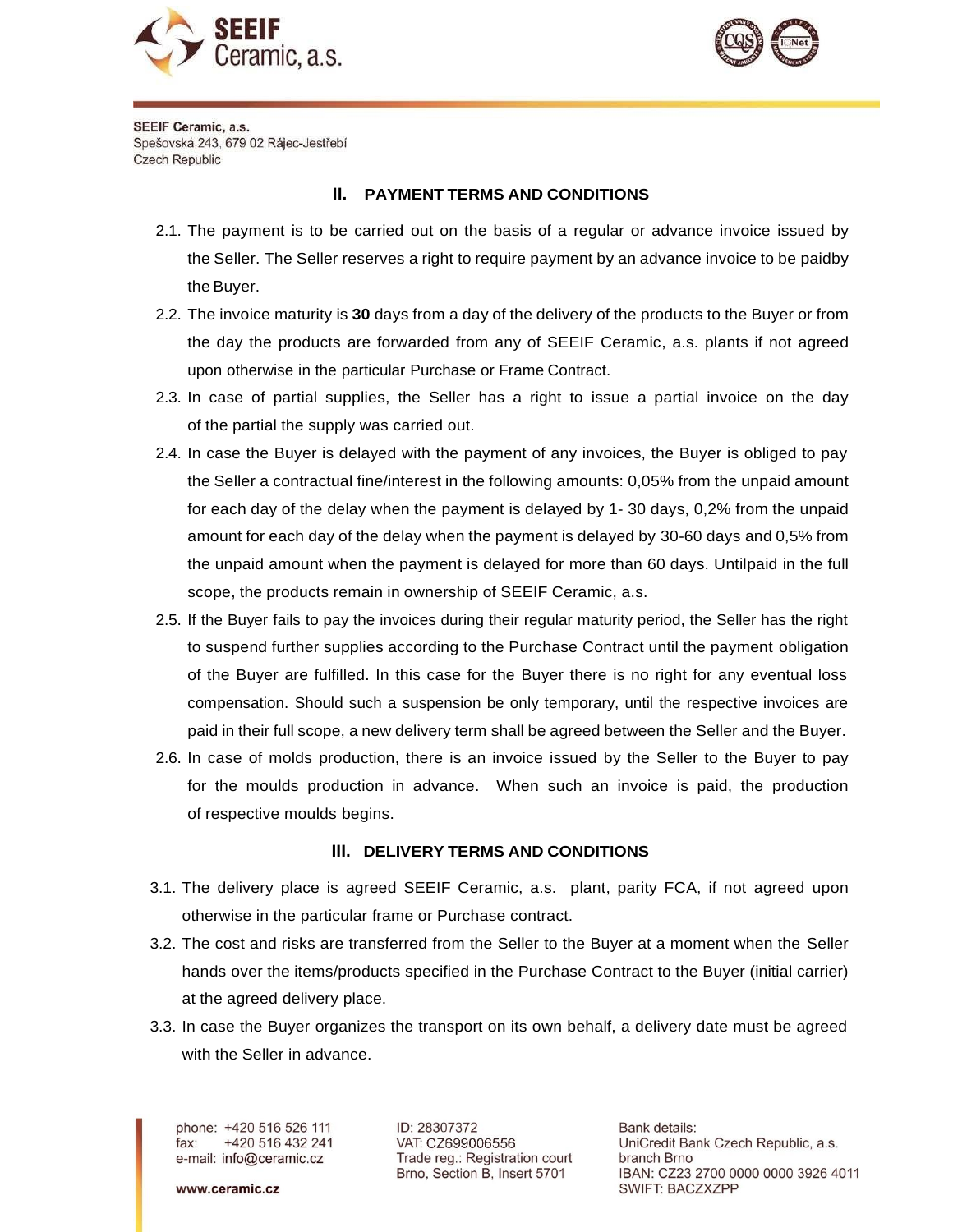



- 3.4. The items/products are given over to a Carrier when required documents, necessary for the items/products takeover, are presented together with an identity card of the person taking over the items/products.
- 3.5. A delivery term is deemed to be a day of delivery in any of the Seller´s plants.
- 3.6. The Buyer acquires ownership to the items/products after the full purchase price payment. However, if the Buyer pays the full purchase price prior to the items/products supply, the Buyer shall acquire the ownership to the items/products supplied according to the Purchase Contract as soon as the products/items are handed over.
- 3.7. In case of several partial deliveries is the Buyer obliged to take over the ordered commodity in the full scope according to the Purchase contract related to the Buyer´s order, in case there is no Purchase contract, in the full scope according to the Buyer´s order, at the latest within 90 days since the day the first partial handover/takeover of the commodity is carried out. In case the Buyer does not take over within this period, the Buyer is obliged, on the basis of the invoice issued by the Seller, to pay the price of the items remaining with the Seller and a to pay monthly a storing fee of 0,1%/day of the value of the items remaining on stock for more than 90 calendar days. The maturity of such invoices is to be 30 days.
- 3.8. In case the Seller makes its own stock for the Buyer (in order to be able to supply constantly to meet the Buyer´s needs), in case of the termination of the Business relationship the Buyer is obliged to buy out the stock made provably for the Buyer in full scope. In case the business relationship is terminated, the Seller is obliged to inform the Buyer on the composition of the Buyer´s stock at the Seller´s in writing and the Buyer is obliged to take the stock over within 90 days since such information was transferred to the Buyer and pay the respective stock in full scope.

#### **IV. QUALITY, WARRANTY PERIOD AND CLAIMS**

- 4.1. The parameters of quality and dimensional tolerances are set out in the relevant material sheets.
- 4.2. All claims must be made in writing and sent to the Seller, at the latest, by the 30<sup>th</sup> calendar day after delivery, in case there are obvious or qualitative defects.
- 4.3. The maximum period for reviewing of claim at the Seller's is 30 calendar days from since a written and technically and commercially clear claim was sent to the Seller.

phone: +420 516 526 111 +420 516 432 241  $fax$ : e-mail: info@ceramic.cz

ID: 28307372 VAT: CZ699006556 Trade reg.: Registration court Brno, Section B, Insert 5701

Bank details: UniCredit Bank Czech Republic, a.s. branch Brno IBAN: CZ23 2700 0000 0000 3926 4011 **SWIFT: BACZXZPP**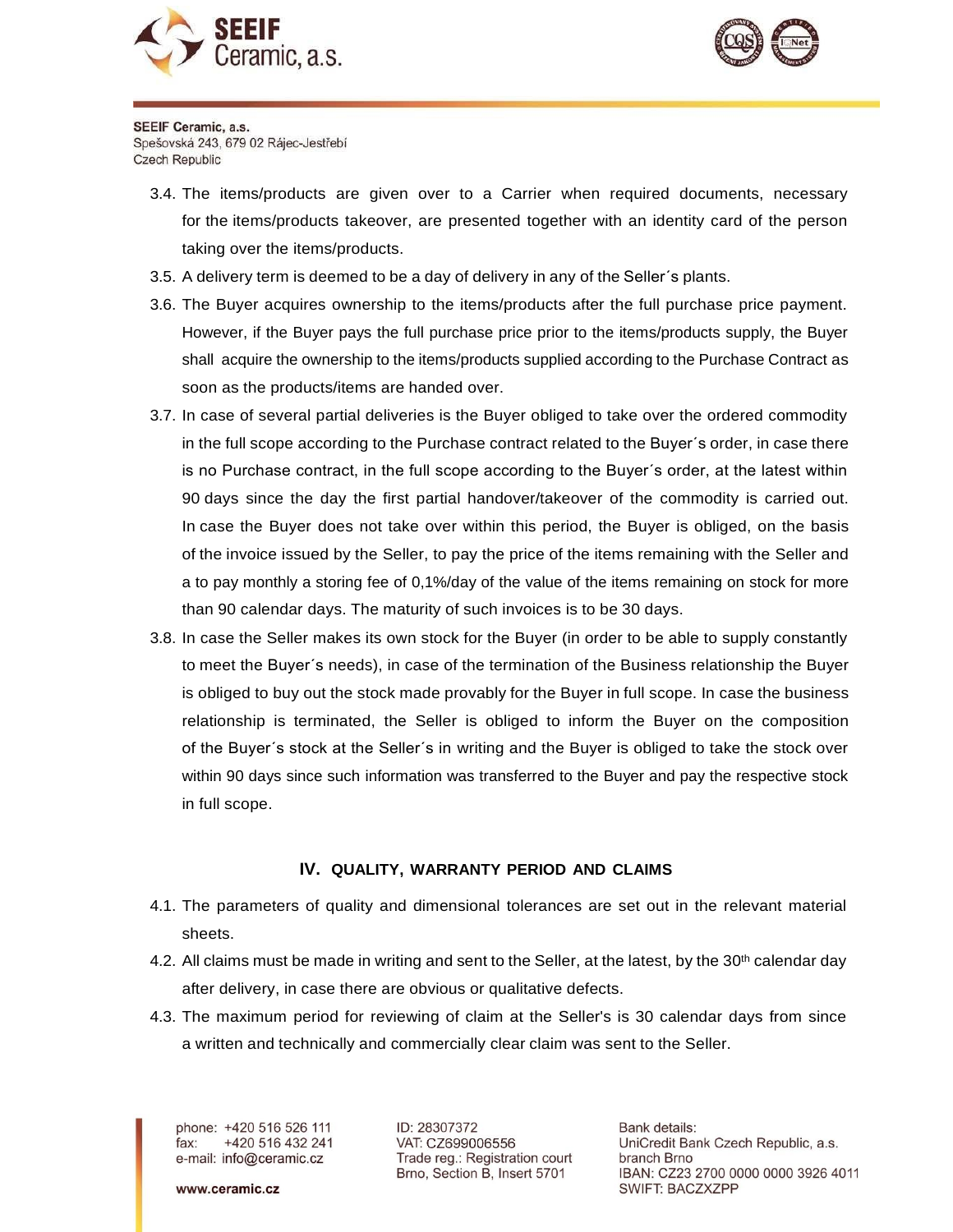



- 4.4. A claim should contain specific data on:
	- delivered quantity,
	- pallet label identification,
	- quantity under claim,
	- reasons for the claim,
	- **statement of the Buyer's representative or customer.**
- 4.5. The Buyer must provide the Seller's representative an access to the area where the items/products under the claim are stored, as well as send the claimed products or samples thereof back upon request. In case the further claim administration proves the claim to be unrightful, the Seller may demand from the Buyer a compensation of provable expenses incurred during the administration of the claim.
- 4.6. The period required for resolving of a claim does not release the Buyer from the obligation to pay the invoice by the due date.
- 4.7. A claim is regarded as resolved when both Parties approve the way of solving the claim.
- 4.8. Guarantees for material durability in time are not provided.

#### **V. MISCELLANEOUS**

- 5.1. The Buyer will pay the contractual penalty in the scope of 100% of the purchase price in case, the products/items are not taken over according the concluded Purchase Contract, or the Buyer withdraws from the contract out of the reasons on the Buyer´s side.
- 5.2. The withdrawal from the Purchase Contract applies only in case the Purchase Contract and/or these General Purchase conditions are violated in the substantial manner.
- 5.3. Both parties agree that all disputes are to be solved by means of negotiation. If the dispute cannot be solved by means of negotiations within 30 days, then all disputes that could result out of this contract or could be related to this contract are to be submitted to the Arbitration court of the Czech Chamber of Commerce and the Agricultural Chamber of the Czech Republic in Prague or to its legal successor by the Act. No. 216/1994 Coll. as amended.
- 5.4. Each of either contracting party has right to apply to this court. Arbitral award shall be final for both contracting parties and cannot be appealed. Both contracting parties are obliged to meet liabilities arising from its judgment within the period specified in this judgment.

phone: +420 516 526 111 +420 516 432 241  $fax:$ e-mail: info@ceramic.cz

ID: 28307372 VAT: CZ699006556 Trade reg.: Registration court Brno, Section B, Insert 5701

Bank details: UniCredit Bank Czech Republic, a.s. branch Brno IBAN: CZ23 2700 0000 0000 3926 4011 **SWIFT: BACZXZPP**